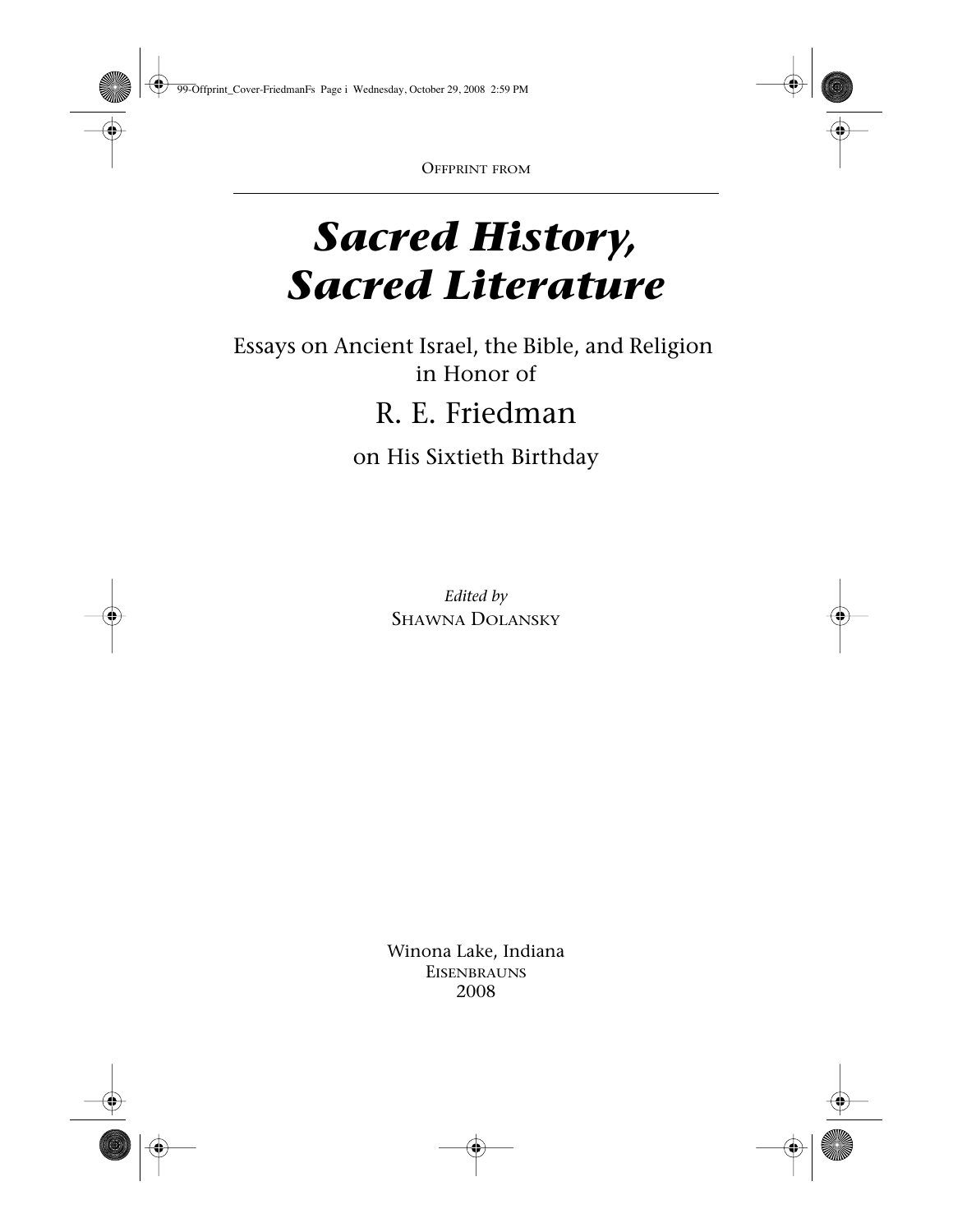ç Copyright 2008 by Eisenbrauns. All rights reserved. Printed in the United States of America.

www.eisenbrauns.com

The publication of this book was generously assisted by the University of California, San Diego, Judaic Studies Program

#### **Library of Congress Cataloging-in-Publication Data**

Sacred history, sacred literature : essays on ancient Israel, the Bible, and religion in honor of R. E. Friedman on his sixtieth birthday / edited by Shawn Dolansky. p. cm. Includes bibliographical references and indexes. ISBN 978-1-57506-151-1 (hardcover : alk. paper) 1. Bible. O.T.—Criticism, interpretation, etc. 2. Judaism—History. I. Friedman, Richard Elliott. II. Dolansky, Shawna. BS1171.3.S33 2008 221.6—dc22

2008040327

The paper used in this publication meets the minimum requirements of the American National Standard for Information Sciences—Permanence of Paper for Printed Library Materials, ANSI Z39.48-1984. <sup>®™</sup>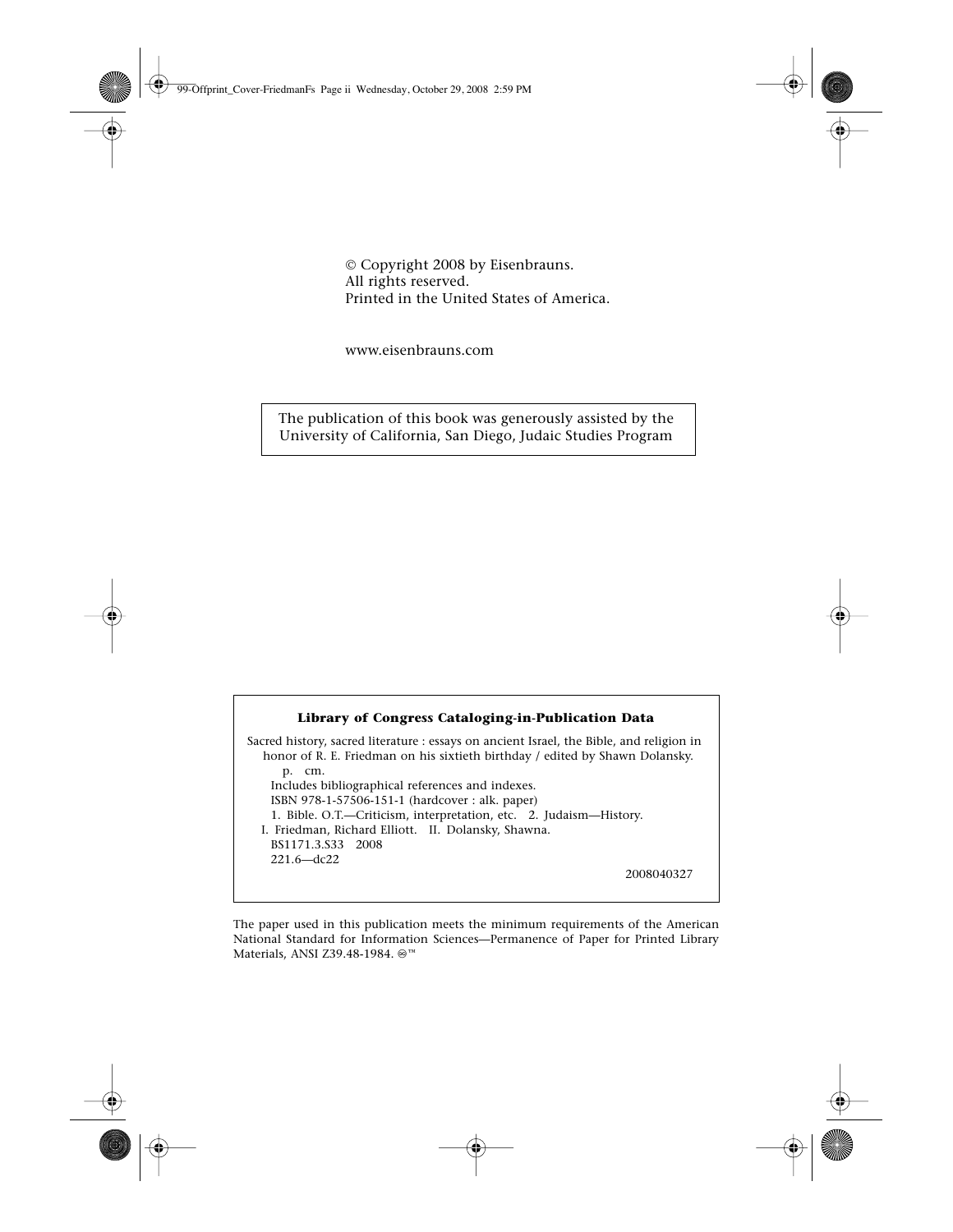## *Contents*

| WILLIAM H. C. Propp |  |
|---------------------|--|
|                     |  |
|                     |  |
| Shawna Dolansky     |  |

#### Part 1

### The Hebrew Bible

| Ezekiel and the Levites $\ldots, \ldots, \ldots, \ldots, \ldots, \ldots, \ldots, \ldots, \ldots, \ldots$<br><b>JACOB MILGROM</b> | 3  |
|----------------------------------------------------------------------------------------------------------------------------------|----|
| Framing Aaron: Incense Altar and Lamp Oil in<br><b>CAROL MEYERS</b>                                                              | 13 |
| W. RANDALL GARR                                                                                                                  | 23 |
| A Tale of the Prophet and the Courtier:<br>A Responsive Reading of the Nathan Texts<br><b>HERBERT BARDWELL HUFFMON</b>           | 33 |
| <b>ANDRÉ LEMAIRE</b>                                                                                                             | 43 |
| Scribal Error and the Transmission of<br>2 Kings 18-20 and Isaiah 36-39<br><b>BRADLEY ROOT</b>                                   | 51 |
| Empirical Taxonomy and the Hebrew Bible<br><b>A. DEAN FORBES</b>                                                                 | 61 |
| Place-Names as Superlatives in Classical Hebrew<br>H. G. M. WILLIAMSON                                                           | 73 |
| The Real Formal Full Personal Name of the God of Israel<br>DAVID NOEL FREEDMAN 7"                                                | 81 |

#### Part 2

### Source Criticism

| Leitwort Style and Literary Structure in the J Primeval Narrative  93 |  |
|-----------------------------------------------------------------------|--|
| <b>RONALD HENDEL</b>                                                  |  |
| How Moses Gained and Lost the Reputation of                           |  |
| Being the Torah's Author: Higher Criticism prior to                   |  |
|                                                                       |  |
| Michael M. Homan                                                      |  |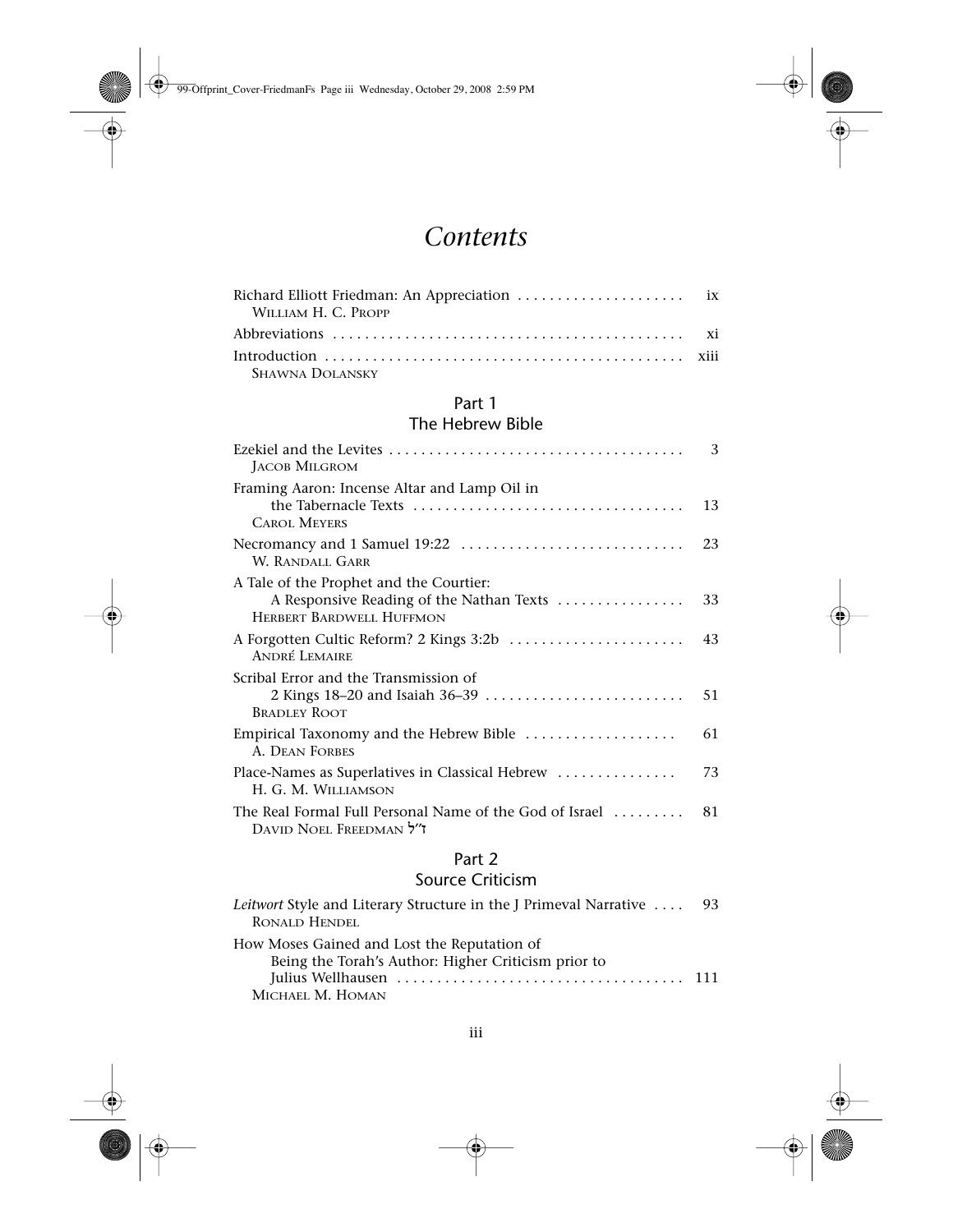| How Was the Bible Written? Reflections on Sources and                                                |  |
|------------------------------------------------------------------------------------------------------|--|
| ROBERT R. WILSON                                                                                     |  |
| Part 3                                                                                               |  |
| Israel and the                                                                                       |  |
| <b>Ancient Near East</b>                                                                             |  |
| <b>JEFFREY C. GEOGHEGAN</b>                                                                          |  |
| "Plowing with a Heifer" in Judges 14:18:<br>Tracing a Sexual Euphemism  163<br><b>SHALOM M. PAUL</b> |  |
| Aramean Skin Care: A New Perspective on Naaman's Leprosy  169<br>LAURA M. ZUCCONI                    |  |
| Abraham and Damascus in Some Greek and Latin Texts<br><b>JOHN A. EMERTON</b>                         |  |
| Rethinking Sectarian Judaism: The Centrality of the Priesthood<br>RISA LEVITT KOHN AND REBECCA MOORE |  |
| Part 4<br>The Bible and<br>Archaeology                                                               |  |
| <b>BARUCH HALPERN</b>                                                                                |  |
| Can Archaeology Serve as a Tool in Textual Criticism                                                 |  |

| WILLIAM G. DEVER                                                                                                                 |  |
|----------------------------------------------------------------------------------------------------------------------------------|--|
| "You Shall Make for Yourself No Molten Gods": Some Thoughts<br>on Archaeology and Edomite Ethnic Identity  239<br>THOMAS E. LEVY |  |
| <b>BETH ALPERT NAKHAI</b>                                                                                                        |  |

#### Part 5

#### Religion and Religious Studies

| Elements of Popular Piety in Late Medieval and Early Modern |  |
|-------------------------------------------------------------|--|
|                                                             |  |
| <b>ALAN COOPER</b>                                          |  |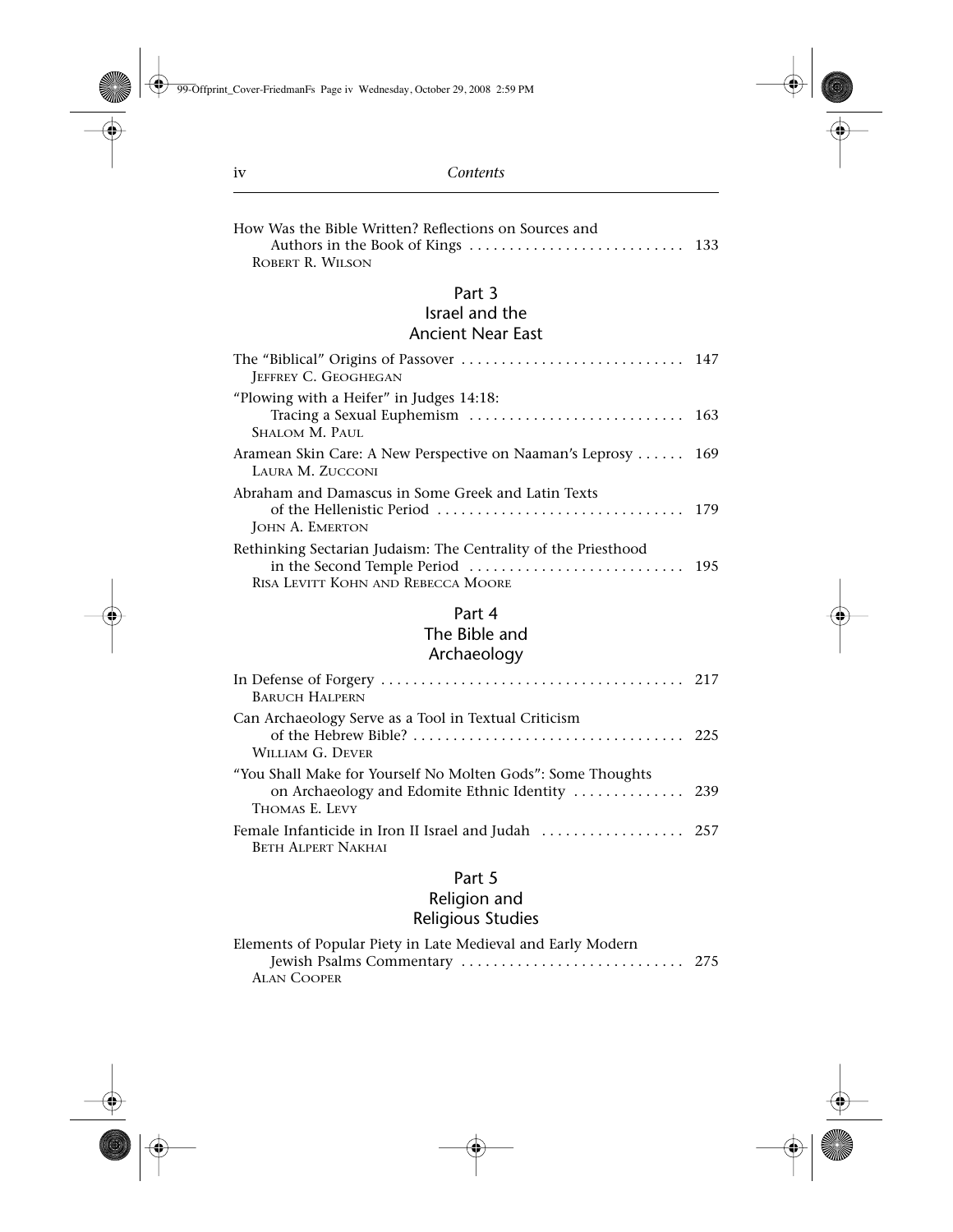| <b>STEPHEN COX</b>                                                                                                                                                                        |                   |
|-------------------------------------------------------------------------------------------------------------------------------------------------------------------------------------------|-------------------|
| Walter Rauschenbusch, the Social Gospel Movement,<br>and How Julius Wellhausen Unwittingly Helped<br>Create American Progressivism in the Twentieth Century  315<br><b>STEVEN CASSEDY</b> |                   |
| "Starving" the Patient: A Jewish Perspective on Terry Schiavo<br>RANDY LINDA STURMAN 7"                                                                                                   |                   |
|                                                                                                                                                                                           | 331<br>331<br>339 |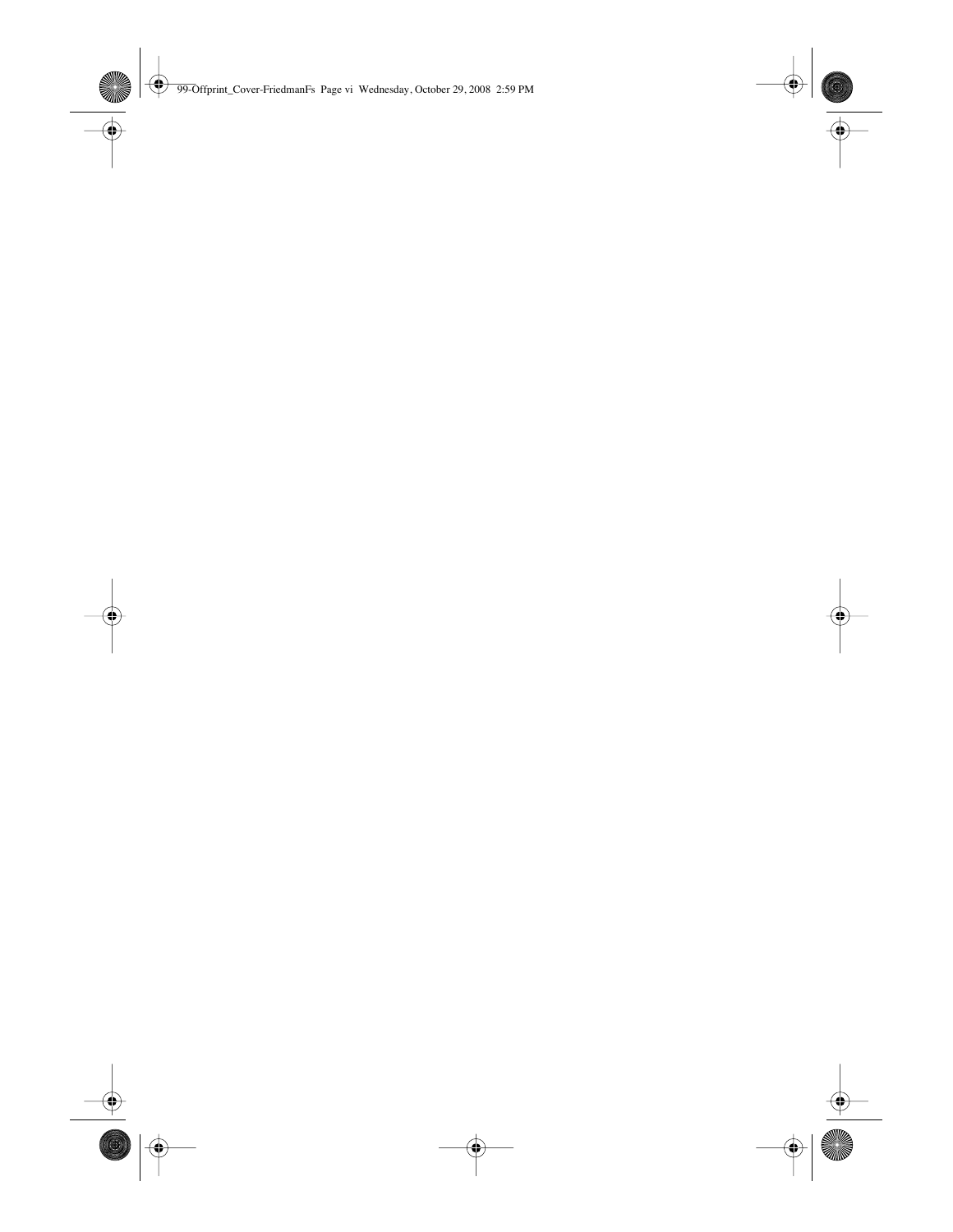## *A Forgotten Cultic Reform? 2 Kings 3:2b*

#### André Lemaire *École Pratique des Hautes Études, Paris*

One of the characteristics of the historiography of the books of Kings is the importance of the cultic institutions and related reforms.<sup>1</sup> The building of the Jerusalem temple by Solomon  $(1 \text{ Kings } 6-8)$ ,<sup>2</sup> the cultic reforms of the Judean kings Asa (1 Kgs 15:12), Jehoshaphat (1 Kgs 22:47), Athaliah (2 Kings 11), Joash (2 Kgs 12:1, 17), Ahaz (2 Kgs 16:1, 19), Hezekiah (2 Kgs 18:4), Manasseh (2 Kgs 21:3–18), and Josiah (2 Kings 23) are all well known and have been the object of many studies, especially to contradict or defend their historicity.<sup>3</sup> The same is also true for the cultic reforms of the Israelite kings Jeroboam I (1 Kgs 12:26–33) and Jehu (2 Kgs 10:15–28).

<sup>1.</sup> See H.-D. Hoffmann, *Reform und Reformen: Untersuchungen zu einem Grundthema der deuteronomistischen Geschichtsschreibung* (Abhandlungen zur Theologie des Alten und Neuen Testaments 66; Zürich: Theologischer Verlag Zürich, 1980); R. H. Lowery, *The Reforming Kings: Cult and Society in First Temple Judah* (JSOTSup 120; Sheffield: JSOT Press, 1991).

<sup>2.</sup> See, for instance, V. Hurowitz, *I Have Built You an Exalted House: Temple Building in the Bible in Light of Mesopotamian and Northwest Semitic Writings* (JSOTSup 115; Sheffield: JSOT Press, 1992).

<sup>3.</sup> For Hezekiah's reform, see A. F. Rainey, "Hezekiah's Reform and the Altars at Beer-Sheba and Arad," in *Scripture and Other Artifacts: Essays on the Bible and Archaeology in Honor of Philip J. King* (ed. M. D. Coogan et al.; Louisville: Westminster John Knox, 1994) 333–54; N. Naªaman, "The Debated Historicity of Hezekiah's Reform in the Light of Historical and Archaeological Research," *ZAW* 107 (1995) 179–95; L. Fried, "The High Places (*bamôt*) and the Reforms of Hezekiah and Josiah: An Archaeological Investigation," *JAOS* 122 (2002) 437–65; A. Lemaire, *Naissance du monothéisme: Point de vue d'un historien* (Paris: Bayard, 2003) 103–13; Z. Herzog, "The Archaeology of the Beersheba Valley and its Implications for the Biblical Period," in *Congress Volume: Leiden 2004* (ed. A. Lemaire; VTSup 109; Leiden: Brill, 2006) 81–102, esp. pp. 96–97.

For Josiah's reform, see N. Lohfink, "The Cult Reform of Josiah of Judah: 2 Kings 22– 23 as a Source of Israelite Religion," in *Ancient Israelite Religion: Essays in Honor of F. M. Cross* (ed. P. D. Miller et al.; Philadelphia: Fortress, 1987) 459–75; B. Gieselmann, "Die sogenannte josianische Reform in der gegenwärtigen Forschung," *ZAW* 106 (1994) 223–42; C. Uehlinger, "Gab es eine joschijanische Kultreform? Plädoyer für ein begründetes Minimum," in *Jeremia und die "deuteronomistische Bewegung"* (ed. W. Gross; Bonner biblische Beiträge 98; Weinheim: Beltz Athenäum, 1995) 57–89 (= "Was There a Cult Reform under King Josiah? The Case for a Well-Grounded Minimum," in *Good Kings and Bad Kings* [ed.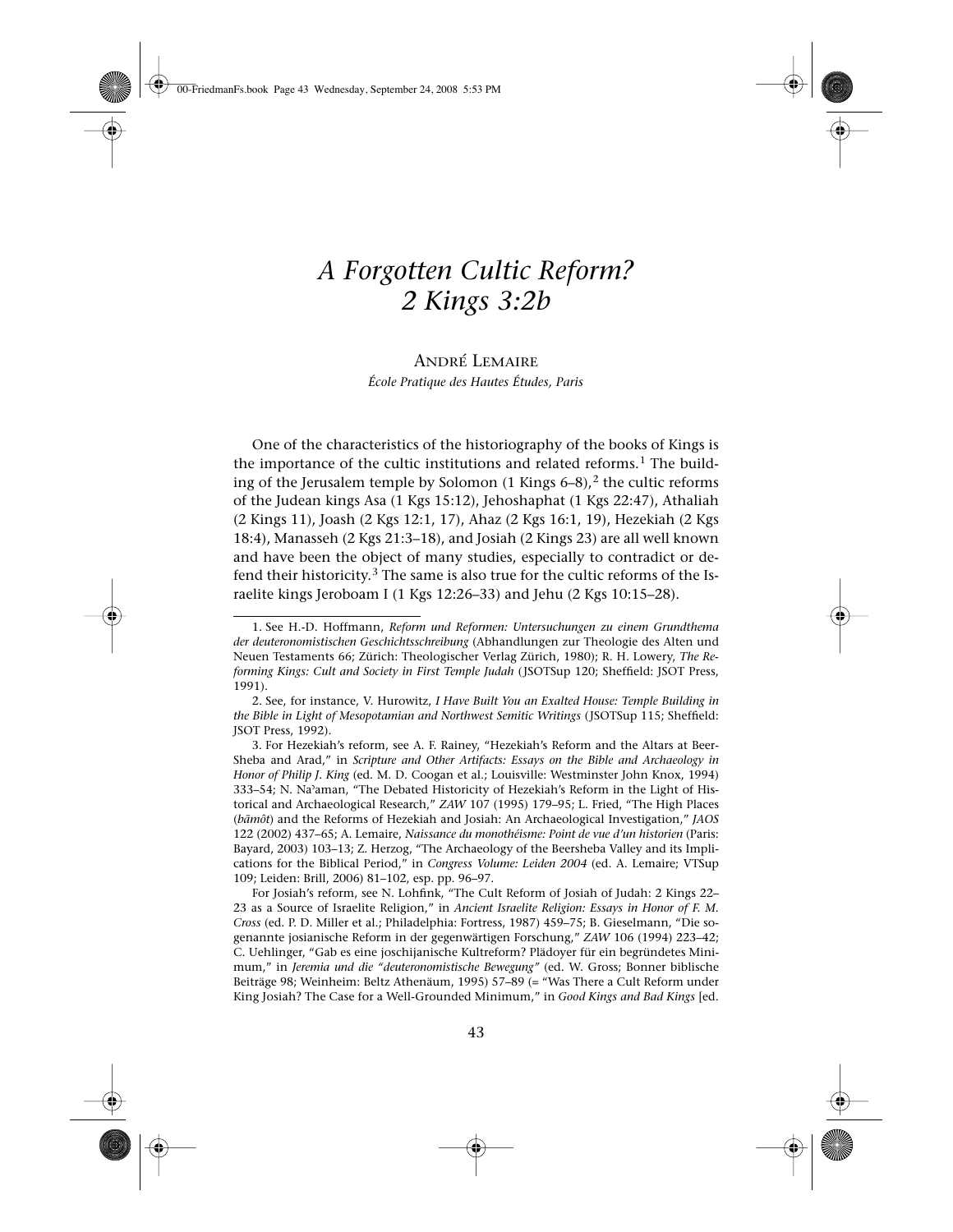Among these many reforms, the cultic reform of King Jehoram of Israel, mentioned very briefly in 2 Kgs 3:2b, does not seem to have attracted many studies. Actually, although mentioned in Hoffmann's book,<sup>4</sup> the action of Jehoram has been presented as "a puzzle."<sup>5</sup> Its description, however, does not seem difficult to understand: "He removed the pillar of Baal (ויסר את־מצבת הבעל) which his father had done." However, the Septuagint and the Vulgate translation is "pillars" (a plural instead of a singular), and since there is no record that Ahab erected a pillar, commentators have proposed to emend the text either to 'altar'<sup>6</sup> or to אשרה 'sacred tree',<sup>7</sup> comparing to 1 Kgs 16:32–33a. Other commentators underline the fact that this action is attributed to Jehu in 2 Kgs 10:27a. So, this cultic reform appears to have been performed against something that might not have existed or that was eliminated later by somebody else. Is Jehoram's action a phantom? Let us first check the meaning of the sentence, and then we will analyze the historical context in order to appreciate its historicity and meaning.

The verb *swr* generally means 'turn aside'; in the Hiphil conjugation with an object as here, it means 'remove'. As well noted by R. H. Lowery, "In four cases in Kings . . . the causative of *swr* describes a cult purge: Asa removed the idols his ancestors had made (1 Kgs 15:12), the Northern king Jehoram removed the Baal pillar (2 Kgs 3:2), Hezekiah removed the high places (2 Kgs 18:4, 22) and Josiah removed and destroyed Samaria's high place buildings (2 Kgs 23:19)."<sup>8</sup> So, the meaning of this verb is clear, and it seems well adapted to describe a cultic reform.<sup>9</sup>

The object concerned by the reform is presented as מצבת הבעל. This syntagma is only attested again in the Hebrew Bible in 2 Kgs 10:27, and we do not have any other similar sentence with tbxm + divine name. As a *lectio difficilior*, there is no reason to emend the singular to a plural as was done by the versions,  $10$  probably to generalize under the influence of 2 Kgs 10:27 (cf. also 1 Kgs 14:23; 2 Kgs 17:10, 18:4). So, one can understand the remark

L. L. Grabbe; London: T. & T. Clark, 2005] 279–316); Lemaire, *Naissance du monothéisme*, 115–21.

<sup>4.</sup> Hoffmann, *Reform und Reformen*, 27, 84–86.

<sup>5.</sup> T. R. Hobbs, *2 Kings* (Word Biblical Commentary 13; Waco TX: Word, 1985) 34. 6. Ibid.

<sup>7.</sup> Cf., for instance, B. Stade and F. Schwally, *The Books of Kings* (The Sacred Books of the Old Testament 9; Leipzig: Hinrichs / Baltimore: Johns Hopkins University Press, 1904) 185.

<sup>8.</sup> Lowery, *The Reforming Kings*, 159.

<sup>9.</sup> See already Hoffmann, *Reform und Reformen*, 84.

<sup>10.</sup> Against A. Sanda, *Die Bücher der Könige* (Exegetisches Handbuch zum Alten Testament 9/2; Münster: Aschendorff, 1912) 17.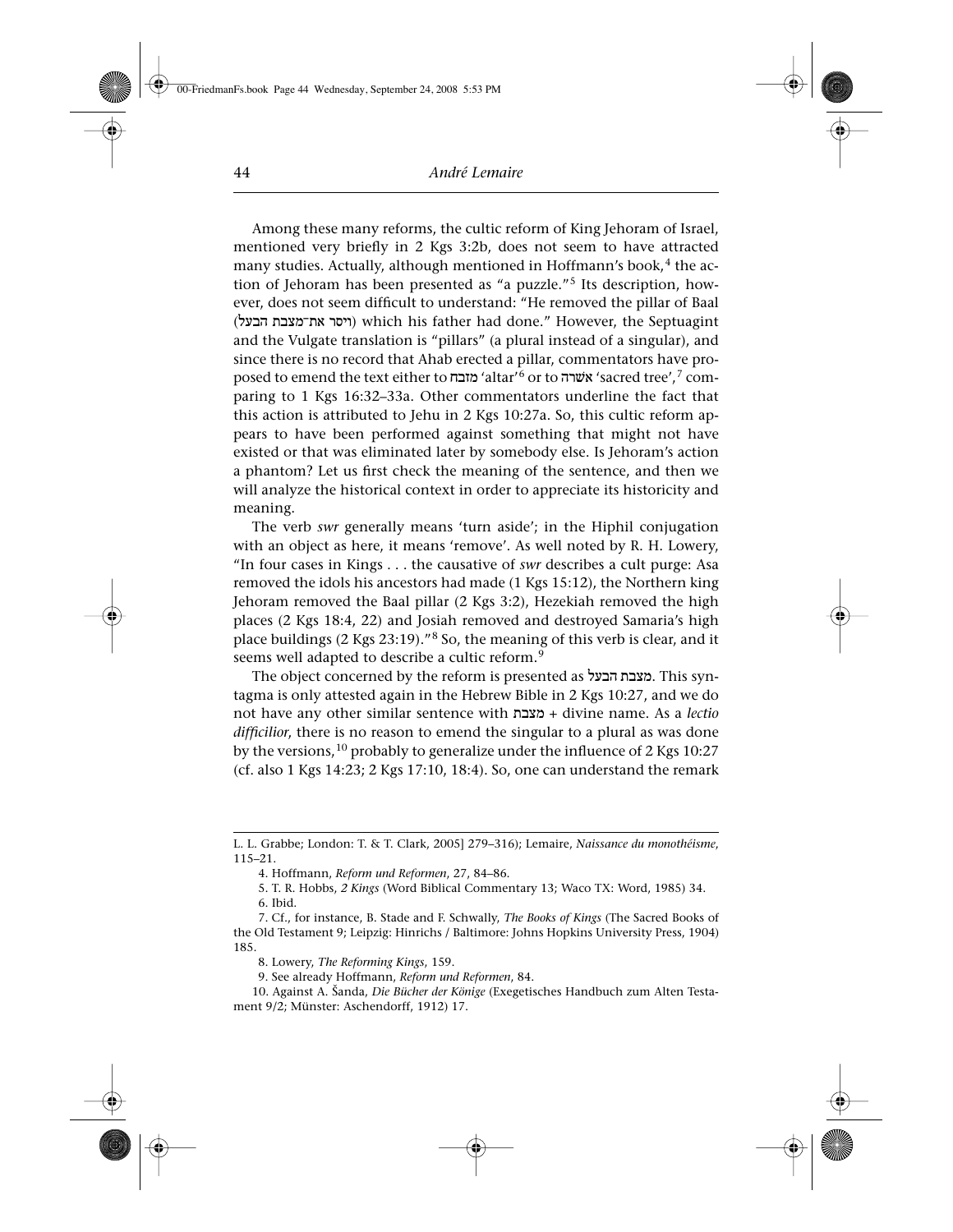of H.-D. Hoffmann: "Was eine 'masebe des Baal' eigentlich is, bleibt . . . unklar."11 Various interpretations are possible:

- 1. One could think of a great rough stone that has been set up as a sacred pillar (cf. Gen 28:18, 31:45, 35:14; Josh 24:26). This stele was one of the three elements, with an altar and a sacred tree, of the traditional sanctuaries / high places that were "removed" by Hezekiah's reform  $(2$  Kgs 18:4a; cf. Deut 12:2-3).<sup>12</sup> It was a symbol of the presence of the deity, eventually of Yhwh himself, and there is no reason why such a stele could not have been used to symbolize the presence of Baal.
- 2. One could think of a low relief representing the deity Baal(/Hadad), like many exemplars of the storm-god reliefs found in northern Syria.<sup>13</sup>
- 3. One could think of a votive stele, dedicated to Baal with an inscription, or of a commemorative inscription thanking Baal for his help<sup>14</sup> and eventually set up in his sanctuary. This interpretation may have an excellent parallel with the Mesha stele set up in the high place of Kamosh, god of Moab (cf. line 3: *wªºs.hbmt.hzªt.lkms* ).<sup>15</sup>

Actually, interpretations 2 and 3 could be combined, since the famous Aramaic Melqart stele<sup>16</sup> is a good example of a votive inscription below a relief representing Baal-Melgart,  $17$  while the Aramaic Zakkur stele<sup>18</sup> is also

<sup>11.</sup> Hoffmann, *Reform und Reformen*, 85.

<sup>12.</sup> Lemaire, *Naissance du monothéisme*, 103–13.

<sup>13.</sup> See, for instance, A. Vanel, *L'iconographie du dieu de l'orage dans le Proche-Orient an*cien jusqu'au VII<sup>e</sup> siècle avant J.-C. (Cahiers de la Revue Biblique 3; Paris: Gabalda, 1965) esp. 111–58.

<sup>14.</sup> See already Hobbs, *2 Kings*, 34.

<sup>15.</sup> See, for instance, J. C. L. Gibson, *Textbook of Syrian Semitic Inscriptions*, vol. 1: *Hebrew and Moabite Inscriptions* (Oxford: Clarendon, 1971; hereafter abbreviated *TSSI*) 74– 75; K. A. D. Smelik, "1. Moabite Inscription," in *The Context of Scripture*, vol. 2: *Monumental Inscriptions from the Biblical World* (*COS* 2) 137.

<sup>16.</sup> See W. Pitard, *Ancient Damascus* (Winona Lake, IN: Eisenbrauns, 1987) 144; idem, "The Identity of the Bar-Hadad of the Melqart Stela," *BASOR* 272 (1988) 2–31; E. Puech, "La stèle de Bar-Hadad à Melqart et les rois d'Arpad," *Revue biblique* 99 (1992) 311–34; E. Lipinski, *The Aramaeans: Their Ancient History, Culture and Religion* (Orientalia Lovaniensia Analecta 100; Leuven: Peeters, 2000) 215; W. T. Pitard, "The Melqart Stela," *COS*, 2:152–53.

<sup>17.</sup> See C. Bonnet, *Melqart: Cultes et mythes de l'Héraclès tyrien en Méditerranée* (Studia Phoenicia 8; Leuven: Peeters, 1988) 132–36.

<sup>18.</sup> H. Donner and W. Röllig, *Kanaanäische und aramäische Inschriften* (3 vols.; Wiesbaden: Harrassowitz, 1966–1969) no. 222; Gibson, *TSSI* 2, no. 5; A. Lemaire, "Joas de Samarie, Barhadad de Damas, Zakkur de Hamat: La Syrie-Palestine vers 800 av. J.-C.," *ErIsr* 24 (Malamat Volume; 1993) 148\*–57\*; Lipinski, *Aramaeans*, 254–55; A. Millard, "The Inscription of Zakkur, King of Hamath," *COS*, 2:155.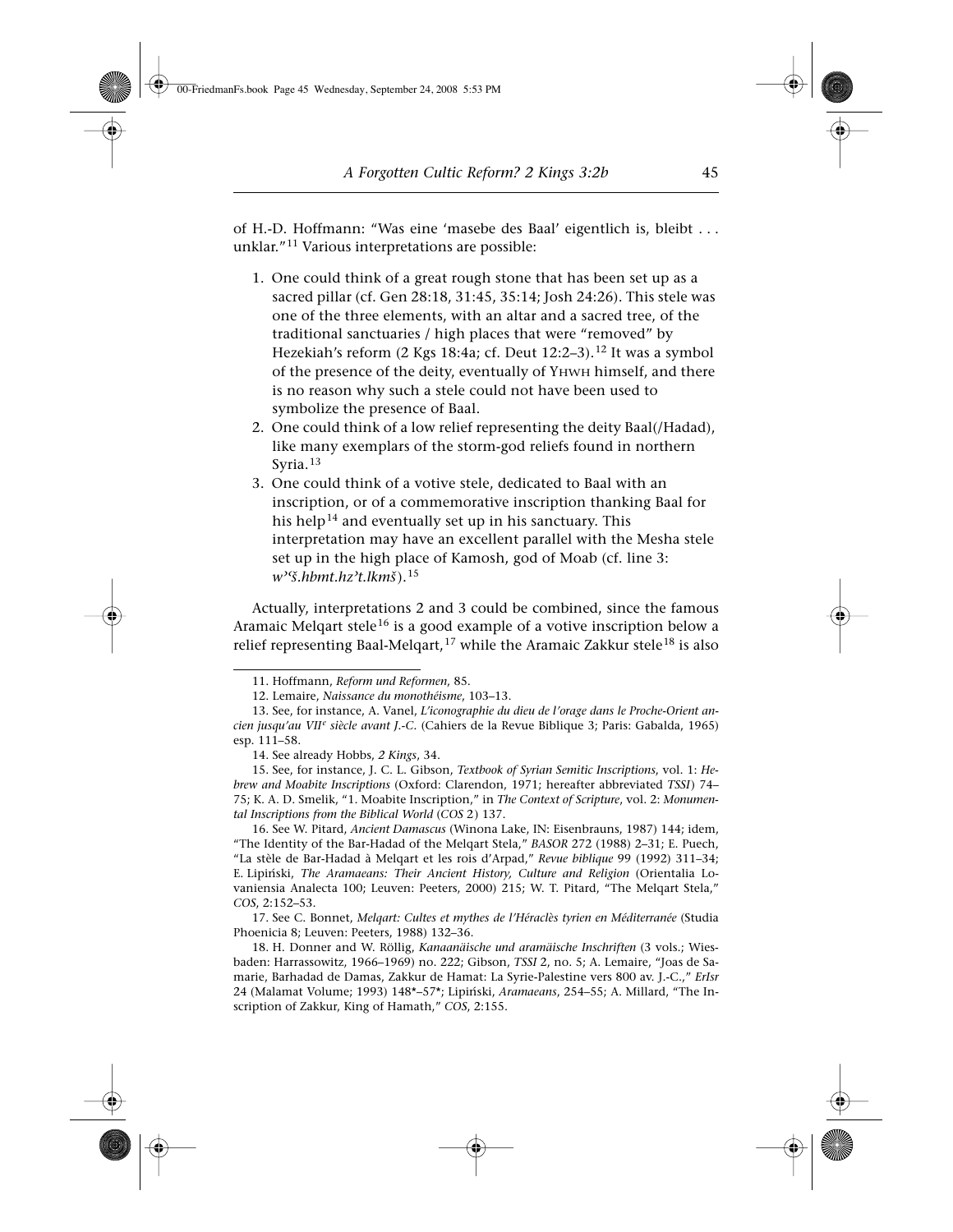a good example of a commemorative inscription engraved below a probable representation of the high god "Iluwer," probably to be identified with Baalshamayin.<sup>19</sup> These archaeological parallels from the end of the 9th or beginning of the 8th century b.c.e. reveal that such a stele dedicated to a deity would not be out of place in Israel at about the middle of the 9th century as was already well noted by E. Dhorme.<sup>20</sup>

In 1 Kgs 3:2b, the stele is explicitly presented as made by the father of Jehoram, that is, King Ahab. Most commentators noted that there is no mention of this action of Ahab in the book of Kings, because in 1 Kgs 16:32–33a it is only said that Ahab set up an altar in the Temple of Baal that he built in Samaria and that he made the Asherah. However, one should underline that this silence of 1 Kgs 16:32–33a about a Baal stele does not contradict explicitly the statement of 1 Kgs 3:2b for two reasons:

- 1. As is well known, the historiography of the book of Kings does not pretend to be exhaustive, and the usual formula at the end of each reign makes an explicit reference to the royal annals for further information.
- 2. If one adopts interpretation 1 for the stele, one could expect that this Baal stele should be mentioned in addition to the altar and the Asherah in 1 Kgs 16:32–33a. But this is not the case if interpretation 2 and/or 3 are preferred since, in this case, as a votive or commemorative stele, this stele would have been set up well after the building of the temple, probably toward the end of Ahab's reign. One could think, for instance, of a votive or commemorative stele set up after the battle of Qarqar (853) to thank the deity for the coalition's victory against Shalmaneser III.<sup>21</sup>

Thus far, the sentence of 3:2b seems to be clear and easily understandable, especially if we interpret the Baal stele as a votive or commemorative stele. However, we must also explain the presentation in the MT of 2 Kgs 10:26–27 that apparently attributes the destruction of the Baal stele to King Jehu in 841 b.c.e.:

They brought out the steles of the temple of Baal and they burned it. They pulled down the Baal stele and they pulled down the temple of Baal.

<sup>19.</sup> Cf. also the colossal statue of Hadad where the inscribed statue is designated by the same Aramaic word *nßb* as in the Melqart and Zakkur stele.

<sup>20.</sup> E. Dhorme, *L'évolution religieuse d'Israël I: La religion des Hébreux nomades* (Brussels: Nouvelle société d'éditions, 1937) 160–63; J. A. Montgomery and H. S. Gehman, *A Critical and Exegetical Commentary on the Books of Kings* (ICC; Edinburgh: T. & T. Clark, 1951) 358; J. Gray, *I and II Kings: A Commentary* (2nd ed.; OTL; London: SCM, 1970) 482.

<sup>21.</sup> The participation of Phoenician and Aramean partners in the battle could explain the dedication to a regional high god. See the possible parallel of the Melqart stele.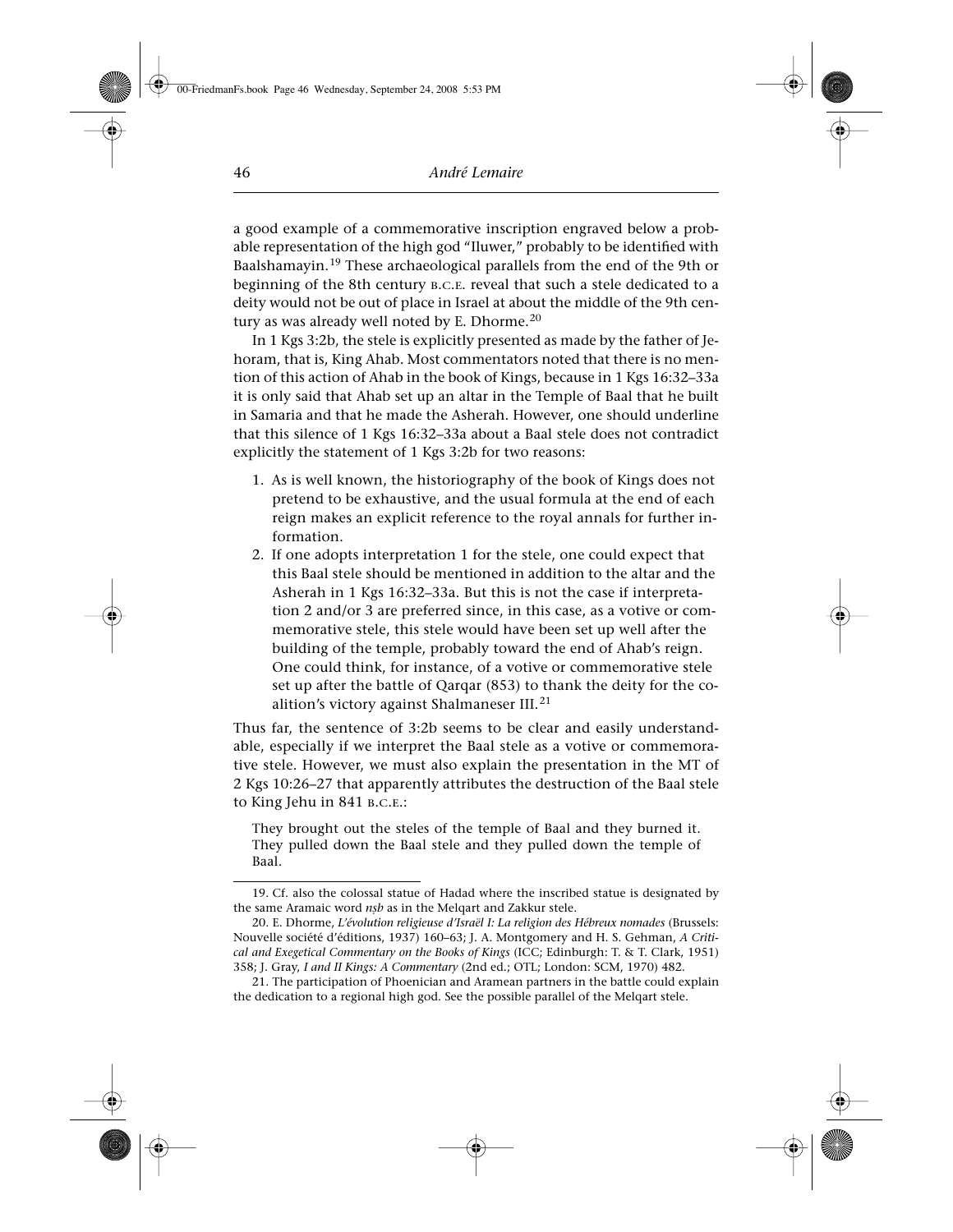This text is fraught with difficulties and variant readings. There are at least two obvious difficulties:<sup>22</sup>

- 1. In v. 26 the steles are burned (verb  $\psi$ ), while in v. 27 the stele is pulled down (verb נתץ). This seems incoherent. Furthermore, the use of the verbs is strange, since it is the only place where they are used with hbxm as the object. Actually, in this context, one expects ערף to be used with Asherah as the object<sup>23</sup> and **גות**ץ, which is the opposite of בנה,<sup>24</sup> with altar (מזבח),<sup>25</sup> house or temple (בית),<sup>26</sup> or else eventually hmb (2 Kgs 23:8, 15; 2 Chr 31:1; 33:3) or walls (2 Kgs 25:10; Jer 39:8, 52:14; 2 Chr 36:19).
- 2. The object pronominal suffix of the verb שׂרף is singular while מצבות is plural.

In these conditions, it is not surprising that in v. 26 a few Hebrew manuscripts and the versions have read the singular מצבח rather than the plural. At the opposite in v. 27, a few Hebrew manuscripts and the Palestinian Greek have the plural instead of the singular.<sup>27</sup> Furthermore, *byt* is missing in v. 26 in the primitive Septuagint, while v. 27ba is lacking in a few Hebrew manuscripts and the Vaticanus.

Taking into account all these difficulties and variants and following B. Stade,<sup>28</sup> the primitive Hebrew text could well have read something like:

They brought out the \*Asherah<sup>29</sup> of the temple of Baal and burned it,  $30$ and they pulled down the \*altar<sup>31</sup> of Baal and they pulled down the temple of Baal.

26. Lev 14:45; 2 Kgs 11:18, 23:7; Isa 22:10; Jer 33:4; Ezek 26:12; 2 Chr 23:17.

30. See, for instance, the neb (1970).

31. See Burney, *Notes on the Hebrew Text*, 306; Stade and Schwally, *The Books of Kings*, 233; Montgomery and Gehman, *Commentary*, 416; Gray, *I and II Kings*, 558; Fricke, *Das zweite Buch*, 136; G. H. Jones, *1 and 2 Kings* (New Century Bible; 2 vols.; Grand Rapids:

<sup>22.</sup> See, for instance, P. Buis, *Le livre des Rois* (Sources bibliques; Paris: Gabalda, 1997) 221–22.

<sup>23.</sup> See 1 Kgs 15:13; 2 Kgs 23:6, 15.

<sup>24.</sup> Cf. D. J. A. Clines, *The Dictionary of Classical Hebrew* (8 vols.; Sheffield: Sheffield Academic Press, 2001) 5:816.

<sup>25.</sup> Exod 34:13; Deut 7:5, 12:3; Judg 2:2; 6:28, 30, 31, 32; 2 Kgs 23:12; 2 Chr 31:4; 34:4, 7.

<sup>27.</sup> Cf. D. Barthélemy, *Critique textuelle de l'Ancien Testament: 1 Josué, Juges, Ruth, Samuel, Rois, Chroniques, Esdras, Néhémie, Esther* (Orbis biblicus et orientalis 50/1; Fribourg: Édition Universitaires / Göttingen: Vandenhoeck & Ruprecht, 1982) 397.

<sup>28. &</sup>quot;Miscellen. 10. Anmerkungen zu Kö. 10–14," *ZAW* 5 (1885) 275–97, esp. 278–79.

<sup>29.</sup> C. F. Burney, *Notes on the Hebrew Text of the Book of Kings* (Oxford: Clarendon, 1903) 306; Stade and Schwally, *The Books of Kings*, 232; K. D. Fricke, *Das Zweite Buch von den Königen* (Die Botschaft des Alten Testaments 12/2; Stuttgart: Calwer, 1972) 136. The objection of Gray, *I and II Kings*, 558, followed by Barthélemy, *Critique textuelle*, 397–98, has no textual or archaeological basis: we have no attestation of a wooden ...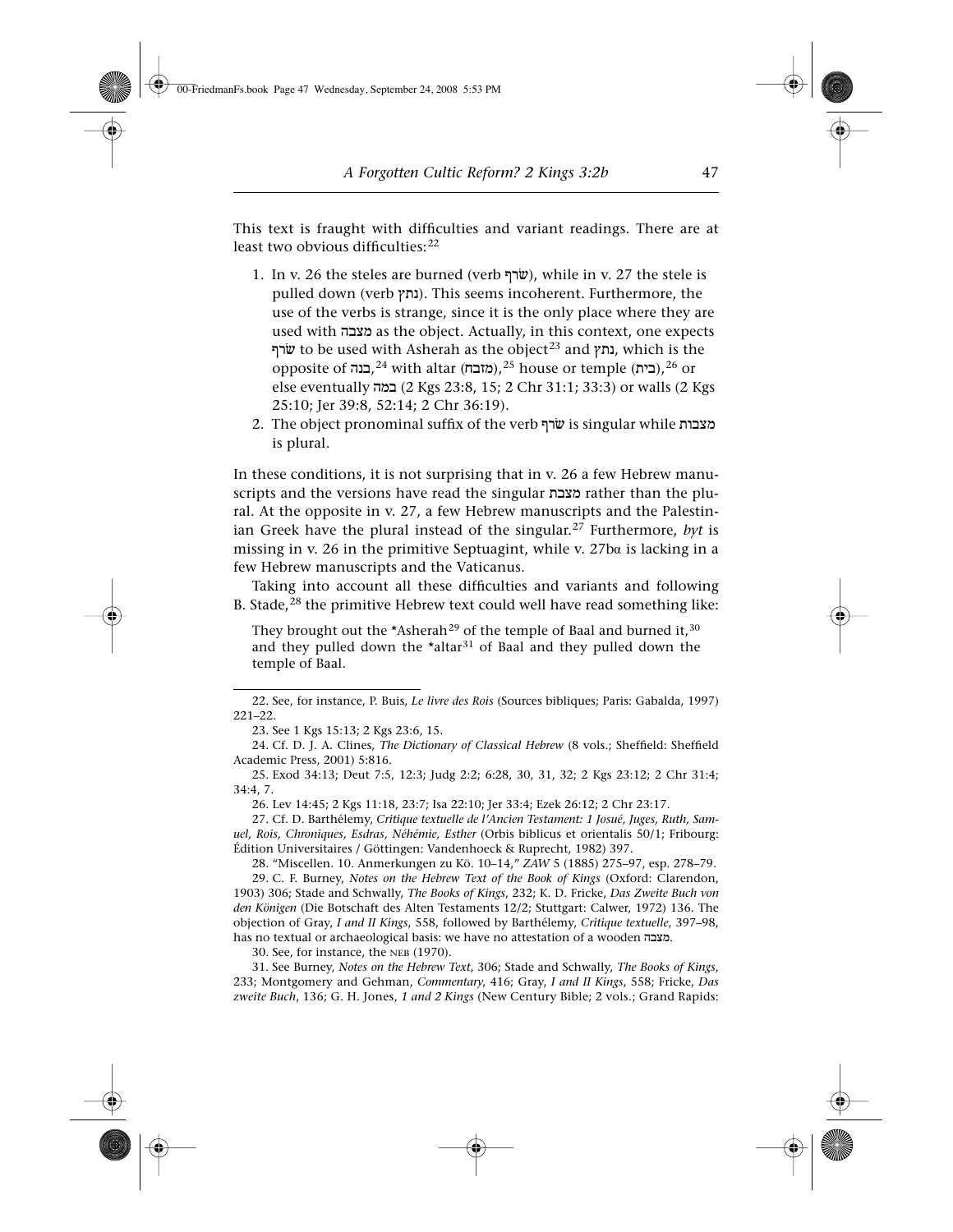Later on, an addition in the margin also mentioning מצבת הבעל serted once, instead of the mention of the Asherah (in v. 26) as the object of the verb שׂרף, and a second time, instead of מזבח, as the object of the verb נתץ. Even though the restoration of this primitive Hebrew text is conjectural, it is clear that the two attestations of the word מצבה in 2 Kgs 10:26–27a are textually problematic<sup>32</sup> and that there was probably some transformation in the pre- or proto-masoretic tradition.

In addition to this difficult textual problem, we must critically analyze the probable historical situation connected originally with the removing of the Baal stele. If this mention was original in the revolution of Jehu, it seems very difficult to see how and why it was later attributed to King Jehoram, who was regarded a bad king (3:2a $\alpha$ : ויעשׂה הרע בעיני והוה) and was killed by Jehu so that the historiography of the Jehu Dynasty and, later on, of the reform movement, probably tended to attribute to Jehoram bad, not good, actions. Conversely, if this mention is original in Jehoram's reign, one can understand that this good action was later attributed to king Jehu by the historiography of the Jehu dynasty, all the more easily because Jehu was responsible for the destruction of the temple of Baal in Samaria.

The removing of the Baal stele is therefore very probable and historically connected with the reign of King Jehoram as reported in the notice of 1 Kgs 3:2b.<sup>33</sup> Can we determine its religious meaning?

On one hand, today it is clear that Ahab and his sons/dynasty were not true partisans of Baal and still recognized YHWH as their national god.<sup>34</sup> This is especially true of Jehoram. In fact, he is never accused of personal infidelity to Yhwh. Even though he did not like the "true" prophets, as shown by the story of Micaiah son of Yimlah (1 Kgs 22:8–26) and Elisha during the joint Moabite campaign (2 Kgs 3:4–27), he did consult them. Elisha himself seems to have no grievance against Jehoram himself, only against the attitude of his "father and mother" (2 Kgs 3:13). This seems to be confirmed by the fact that Jehu does not reveal any ground for complaint against Jehoram himself but only against his mother Jezebel and his father Ahab (2 Kgs 10:22, 25–26, 34). Finally, even though he is judged as a bad king by the historiography of the books of Kings, because he followed

Eerdmans / London: Marshall, Morgan & Scott, 1984) 2:471. This primitive text was probably echoing back to 1 Kgs 16:32–33a.

<sup>32.</sup> The vote for the MT in 2 Kgs 10:26–27:3 "C" and 1 "B" (Barthélemy, *Critique textuelle*, 397–98) is a good sign of that.

<sup>33.</sup> With M. Cogan and H. Tadmor, *II Kings* (AB 11; Garden City, NY: Doubleday, 1988) 43: "There is good reason to accept . . . the reliability of the present reference to a dedication by Ahab of a pillar to Baal"; against H.-D. Hoffmann, *Reform und Reformen*, 86: "Dennoch wird man hinter 2 K 3,2 keine historische Nachricht vermuten dürfen."

<sup>34.</sup> See, for instance, W. Thiel, "Ahab," *ABD* 1:100–103.